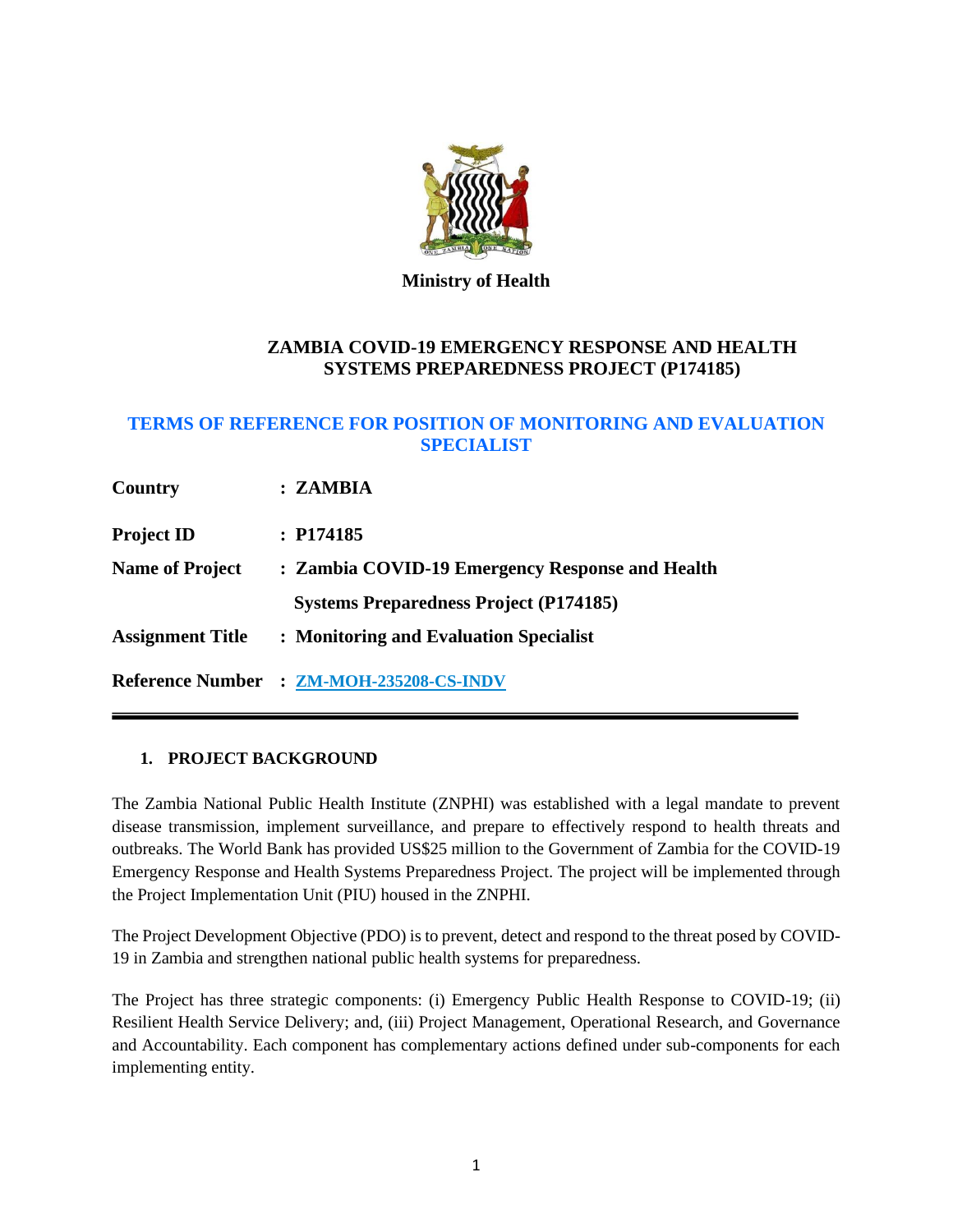The ZNPHI now wishes to engage the services of a suitably qualified candidate to fill the vacant post of Monitoring and Evaluation Specialist under the COVID-19 Emergency Response and Health Systems Preparedness Project (ZCERHSP):

- **a. Duty Station:** ZNPHI, Lusaka
- **b. Reports to:** ZCERHSP Project Manager
- **c. Title:** Monitoring and Evaluation Specialist (1 Post)

# **2. OBJECTVES OF THE ASSIGNMENT**

The M&E Specialist will be responsible for planning, coordination and implementation of all project monitoring and evaluation activities as defined in the project monitoring and evaluation framework and plan under the Zambia COVID-19 Emergency Response and Health Systems Preparedness Project (P174185) and the Additional Financing for the Zambia COVID-19 Emergency Response and Health Systems Preparedness Project (P176400), monitoring and evaluating the COVID-19 emergency activities, COVID-19 vaccine deployment and maintenance of essential health services. S/he will provide support to Project Implementation Unit and coordinate the technical teams and stakeholders assigned to implement the project subcomponents of the overall implementation of the M&E related activities and avail timely and relevant information to the ZNPHI and the World Bank. The M&E Specialist working closely with the Project Manager will ensure timely planning of annual work plan and budget (AWPB), implementation and monitoring and evaluation of the project activities and regularly assess the project performance against the PDO and support the follow-through of the results framework.

### **3. SCOPE OF WORK, DUTIES AND ACCOUNTABILITIES**

#### (a) **Development of the Project Monitoring and Evaluation Framework and Plan**

- Support the development of a project specific monitoring and evaluation framework in consultation relevant implementing departments in MOH and ZNPHI, and other relevant public sector departments including subnational levels and implementing agencies under the project, and relevant stakeholders.
- Based on the M&E framework develop simple and user category wise monitoring format and its guidelines to be used in monitoring process.
- Support implementation the M&E framework, guidelines, and other tools
- Develop process, output, outcome, and impact level indicators for project progress monitoring.
- Identify sources of data, collection methods, and who collects data, how often, cost of collection and who analyses it
- Develop and implement M&E plan effectively and efficiently to ensure regular generation of information related to progress of the project.
- Develop M&E guidelines and provide technical support to project staff on implementing M&E plan and theory of change.
- Prepare annual monitoring and evaluation plan in consistent with M&E Framework
- Promote a results-based approach to monitoring and evaluation, emphasizing results and impacts.
- Provide inputs to the technical team by developing database(s) and providing monitoring data to inform the decisions on performance of activities and future direction to the activities.
- Guide and coordinate the review of the Project results framework including, provide technical advice for the revision of performance indicators, ensure realistic intermediate and end-of-Project targets are defined.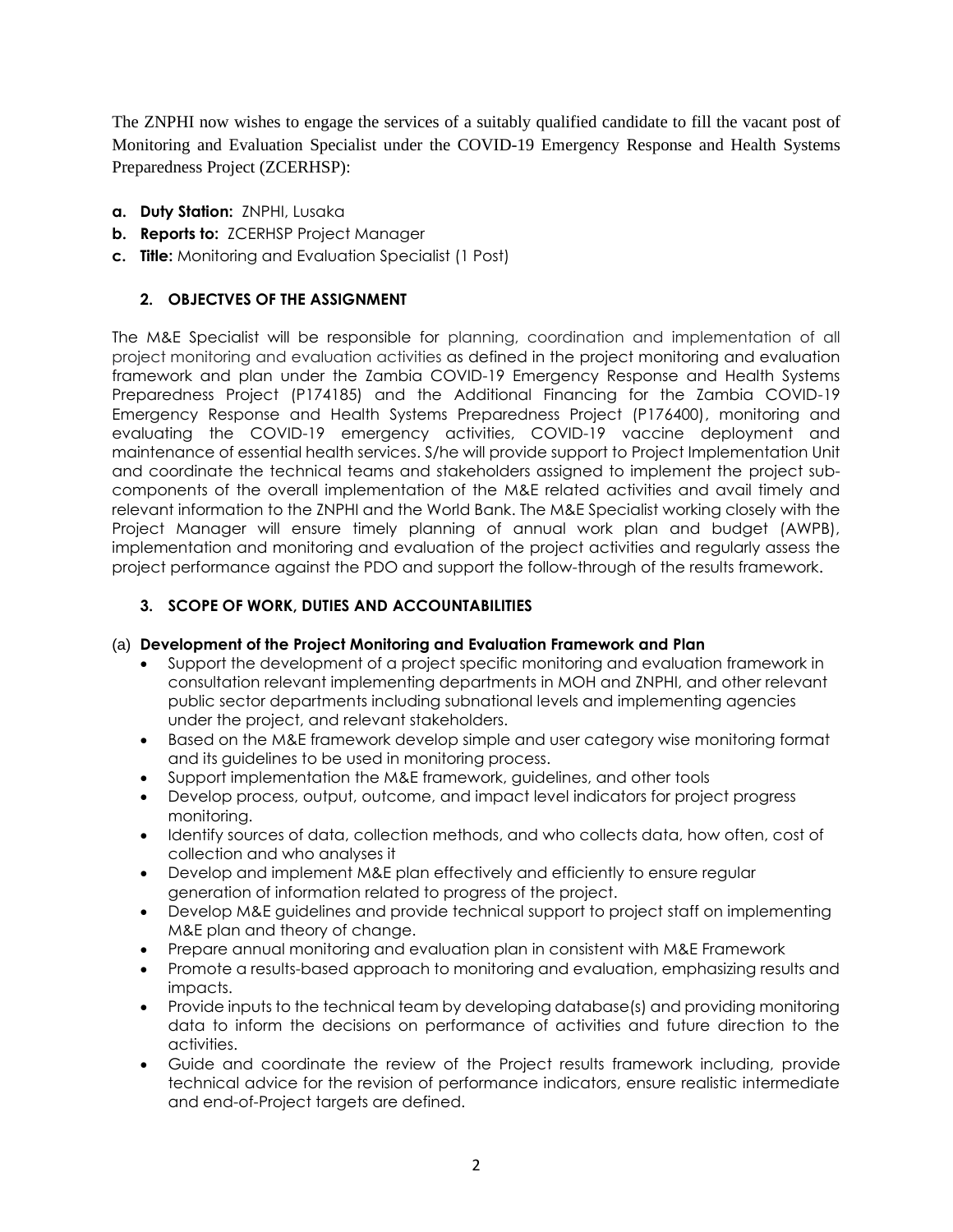(b) **Design and set up a robust project M&E system for tracking regular progress updates and inform to management and the World Bank through formal and informal, quality and adequate project reporting towards achieving the PDO.** 

The Project M&E system will cover all the work carried out during the life of the project to define, collect, process, analyze, use, and manage data and information as appropriate from various sources including the health management information system, official documents, and health care facilities. Ensure all aspects of the M&E are brought together from the PDO, review of progress of indicators in the Results framework, Baseline assessments to determine baseline indicators not available, Midterm review, and through to the final evaluation of a project. It will be important that from the beginning a theory of change based on the design of the project is developed. The M&E specialist should therefore ensure that:

- Develop an M&E system in close collaboration and communication with the M&E Departments at the Zambia National Public Health Institute, Ministry of Health, project implementation agencies, field staff and other stakeholders.
- Coordinate the planning function of the Project to ensure that planned activities correspond to the desired deliverables in the results framework, are aligned with project M&E framework, there is agreement on annual targets and M&E activities are included and costed
- Based on the AWPB, design the framework for the physical and process monitoring of Project activities
- IT and databases filing systems for data storage and processing.
- Develop learning mechanisms so that project staff and/or beneficiaries can generate, share, and apply lessons from within the project- these can range from simple meetings to more structured review and sensemaking sessions, where different stakeholders come together to make sense of existing information and agree appropriate action.
- Lead the: (i) Baseline survey carried out at (or near) the start of a project to establish a starting point so change can be assessed at a later stage and identify the requirements for collecting baseline data; (ii) Mid-Term Review; and (iii) End Term evaluations including quality assurance processes for data collection to ensure robust data for the project and prepare terms-of-reference for the above three consultancy assignments.
- Support performance reviews in line with the project implementation manual.

#### (c) **Develop Recording and Reporting Forms and Formats for the project**

- Develop recording and reporting templates and formats that meet the reporting requirement of project based on the project description and Results Framework and generate these reports based on the agreed reporting schedule needed throughout the course of the project life as approved by the World Bank.
- Tools and methodologies for collecting data these range from simple tools such as interviews, observation, and photography through to more complex methodologies of data collection and analysis
- Develop a mechanism of how, and to whom, the project will communicate or share information with including formal mechanisms through which M&E findings can be used to influence decision-making.
- Provide support to the routine data collection, analysis, and aggregation of data from district to national level as may be required.
- Liaise with project management to collect and analyze data and to determine progress achieved.

# (d) **Capacity Building of Project Staff and Sub-national Level staff**

• Conduct M&E need identification survey among staff (including that of district level) and identify M&E capacity gaps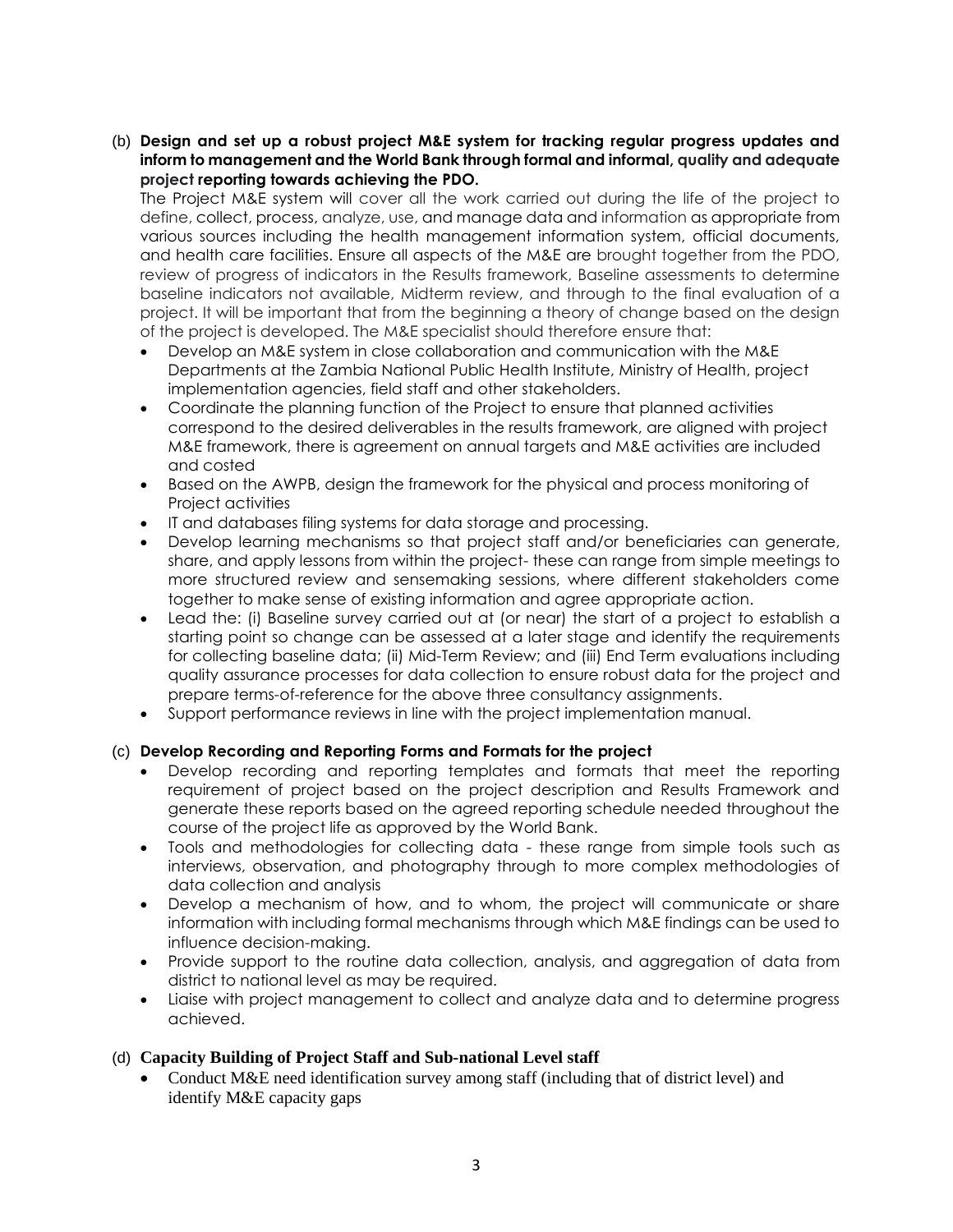- Put in place a M&E capacity building training, peer support and mentorship for Project and subnational level staff and train staff working under the project at central, provincial and district levels in M&E concepts, skills and tools.
- Clarify M&E responsibilities of different project personnel, implementing partners and stakeholders.
- Provide technical support to staff members for all M&E related activities.
- Work closely with PIU to enhance their capacity for proper data collection and reporting.
- Provide M&E technical support to staff at central, provincial and district for all M&E related activities as may be required
- Prepare the M&E Module as an attachment to the PIM.

#### (e) **Prepare Periodic Progress Reports and Documentation based on agreed**

- Develop and compile periodic progress data (i.e. monthly, quarterly, bi-Annual and Annual progress reports) using simple templates or forms, to record formal and informal statistical data and information on an ongoing basis including templates to recording qualitative information such as perceptions, opinions, and observations over the course of a project.
- Work out for possible M&E reporting formats to incorporate the probable needs of provincial and district levels.
- Prepare the M&E six monthly progress report and submit to supervisor.
- Assist project team to prepare period reports of project through providing M&E related information.
- Lead preparation of documentation of best practices and lessons learnt under the project. Collaborate with the technical and management teams to identify essential activities, processes, and outcomes to document case study stories, update and manage this information in project's reports and other knowledge products.
- Work closely with the project to ensure that lessons learned from project evaluations are documented properly.
- Ensuring timely compilation of summary and thematic reports in line with the project requirements. Priority reports include; semi-annual reports and Zambia's annual contribution to the regional report
- Contribute for developing and managing knowledge products (knowledge management) of project.

### (f) **Field Monitoring and Reporting**

- Organize on the job monitoring field visit M&E staff under the project at central, provincial and district levels, and support them on the use of monitoring techniques
- Provide guidance to M&E staff to prepare field monitoring report and help them to disseminate for feedbacks
- Undertake regular monitoring visits to key health facilities, including their catchment areas, to obtain first-hand beneficiary feedback and to cross validate data reporting and field observations.
- Regularly initiate the write-up and timely submission of progress reports by implementers for consolidation and assessment of monthly, mid-term and interim performance in accordance with the results framework.
- Undertake periodic reviews based on the results framework and recommend appropriate modifications of project activities as appropriate.
- Submit these field reports to Policy and Monitoring Section.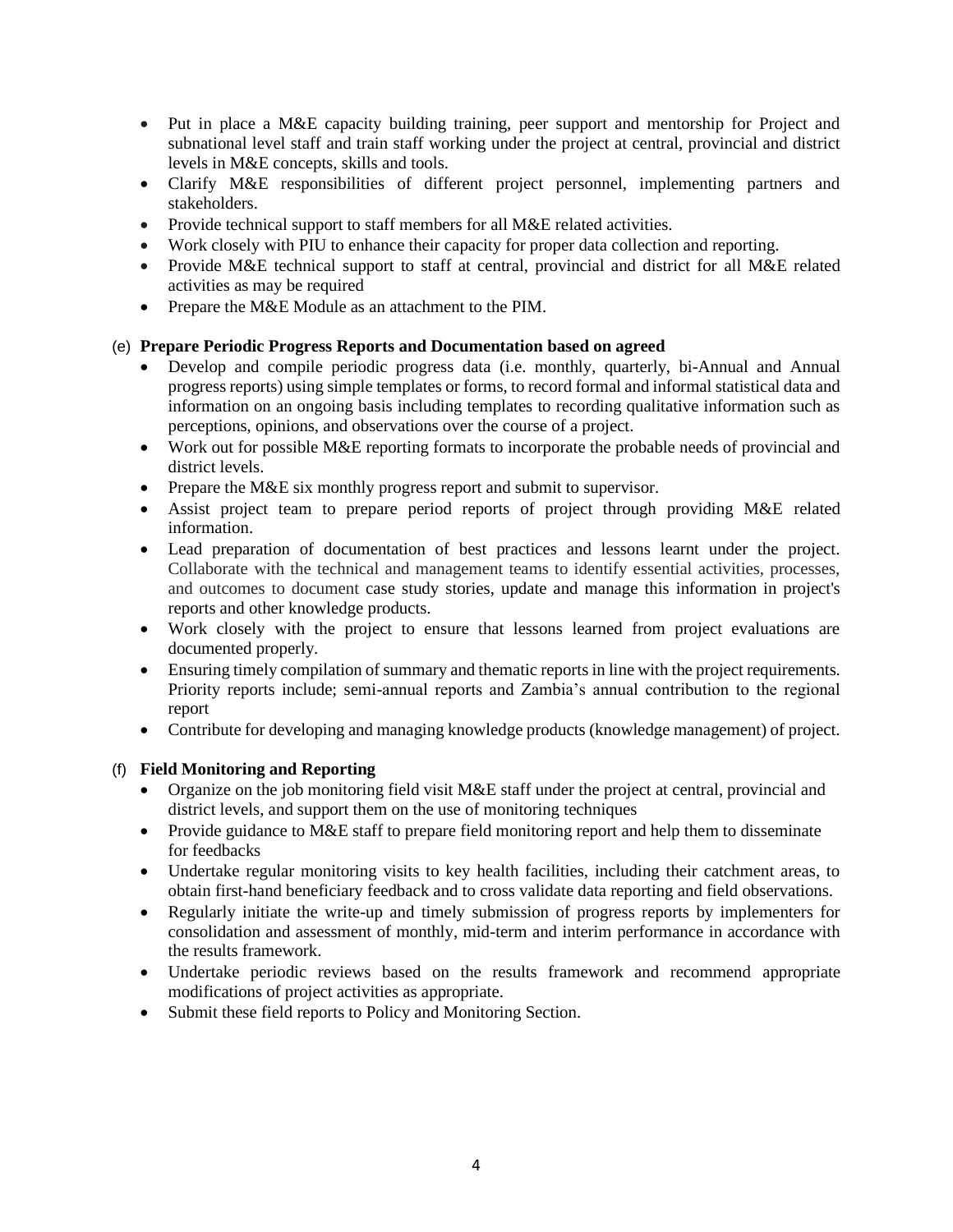### (g) **Perform other Works Assigned by Project Manager**

- Provide support to ZNPHI/MOH in the revision of the COVID-19 Multisectoral Response Plan (MSRP) and support regular monitoring and reporting on the socio-economic response to COVID 19.
- Identify the need and draw up the TORs for specific Project studies, recruit, guide and supervise consultants or organisations that are contracted to implement special surveys and studies required for evaluating Project outcomes and impacts

## (h) **Quality Assurance**

- Review field level assessment reports, baseline studies and evaluation reports.
- Ensure that reports from partners/consultants are complete and meet the quality requirements.
- Undertake the quality control of project's implementing strategies and approaches.
- Establish a reliable and consistent database of indicators in line with the results framework for all program activities and ensuring that the M&E standard operating procedures (SOPs) and guidelines are developed and updated routinely and systematically.
- Contribute to efforts for building the capacity and improvements on activities related to M&E, which may include data collection, utilization, and dissemination in collaboration with partners and other stakeholders
- Regularly produce high-quality reports on the results of the activities against the Project's objectives to the Government, the World Bank and other stakeholders, as needed;

### **4. DELIVERABLES**

- a. M&E Framework including timely updates
- b. Project M&E Information system and database
- c. Monitoring field visit plan and Field monitoring reports
- d. Six monthly and Annual M&E progress reports
- e. Training completion reports
- f. Baseline Survey, Mid-Term, and End of Project Evaluation Reports

# **5. CAPACITY BUILDING PROGRAM**

- a. Assist in providing guidance to, and train officers involved in the implementation of activities regarding the specific monitoring and evaluation procedures in accordance with the World Bank Regulations and Country laws governing project monitoring and evaluation.
- b. Guide staff and executing partners in preparing their progress reports in accordance with approved reporting formats and ensure their timely submission.

#### **6. CONTRACT APPOINTMENT**

This will be a fulltime position for a period of two-years.

# **7. PERFORMANCE ASSESSMENT/COMPENSATION**

The Monitoring and Evaluation Specialist will receive a competitive compensation monthly salary. S/He will be appraised for the first six months and thereafter yearly.

# **8. QUALIFICATIONS AND EXPERIENCE**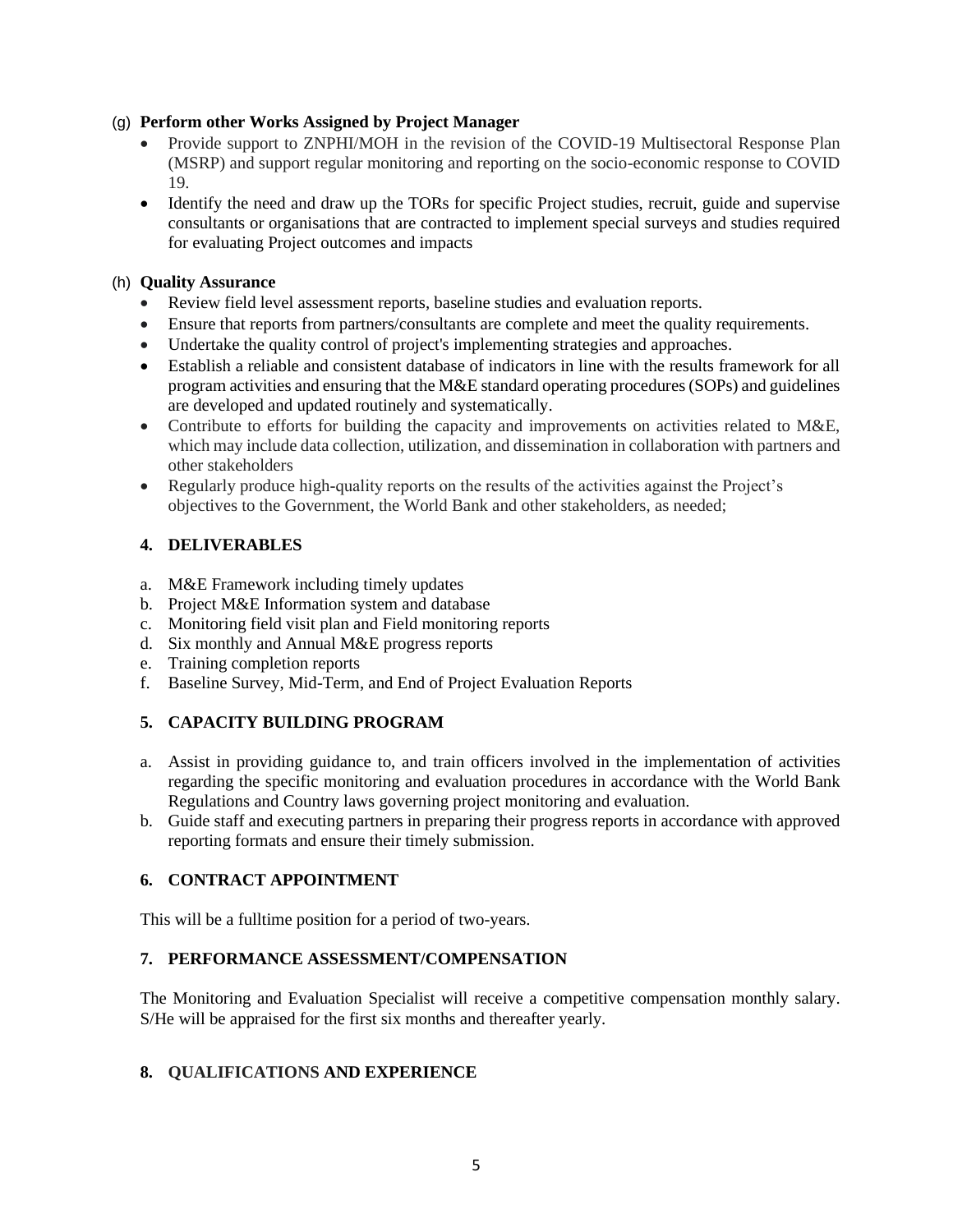- Master's degree or equivalent in in social science preferably in development planning, economics, management, epidemiology, project management, or other related field.
- At least five (5) years of experience in monitoring and evaluation and results-based management
- Knowledge and experience in designing M&E systems and conducting evaluations.
- Demonstrable experience in M&E system development and operationalization in a decentralized and community-based set-up.
- Extensive experience in designing and delivering training and capacity building in project/programme M&E systems, including development of training curricula, operational guidelines/manuals, and performance management.
- Ability to plan and conduct structured and supportive field monitoring, including formal partner performance assessments, stakeholder reviews, etc.
- Excellent writing and analytical skill in drafting concept notes including capacity in formulation and production of high-quality written material, including among others research studies, impact assessment reports, stories from the field, research publications including media publications.
- Experience managing Management Information Systems (MIS) is strongly preferred.
- Experience working within the Development agencies or Government system.

### **9. REQUIRED COMPETENCES**

#### **Project management Competencies**

- (a) Demonstrates commitment and dedication towards the Project Development **Objective**
- (b) Proven organizational and inter-personal skills, and ability to work in a multi-cultural team environment including ddemonstrable capacity to work with private sector, civil society, media and government sectors on evaluation and monitoring projects/programmes at all levels.
- (c) Ability to work under pressure and according to tight deadlines
- (d) Essential computer skills in particular competency in the use of Windows MS Office programs (Word, Excel, Power Point etc.) and database management.
- (e) Proven ability and expertise in working with statistical and data management software and web-based applications for use in M&E management such assuch as STATA, R, Epi data, SPSS, etc.
- (f) Ability to identify data trends and communicate this information for strategic decisionmaking in program implementation.
- (g) Experience in establishing and managing robust M&E performance reporting across a diverse range and volume of implementing partners.

#### **Operational Effectiveness**

- (a) Results-driven and initiative-taking behavior
- (b) Ability to plan and organize work and establish priorities
- (c) Remains calm and in control even under pressure, and consistently approaches work with energy and a positive and constructive attitude
- (d) Informed, sound, and transparent decision-making skills
- (e) Thoroughly and methodically collects, verifies and records data, demonstrating attention to detail and identifying and correcting errors of his/her own initiative
- (f) Knowledge of data collection protocols to ensure accurate data collection and verification Ability to identify the core information needs.